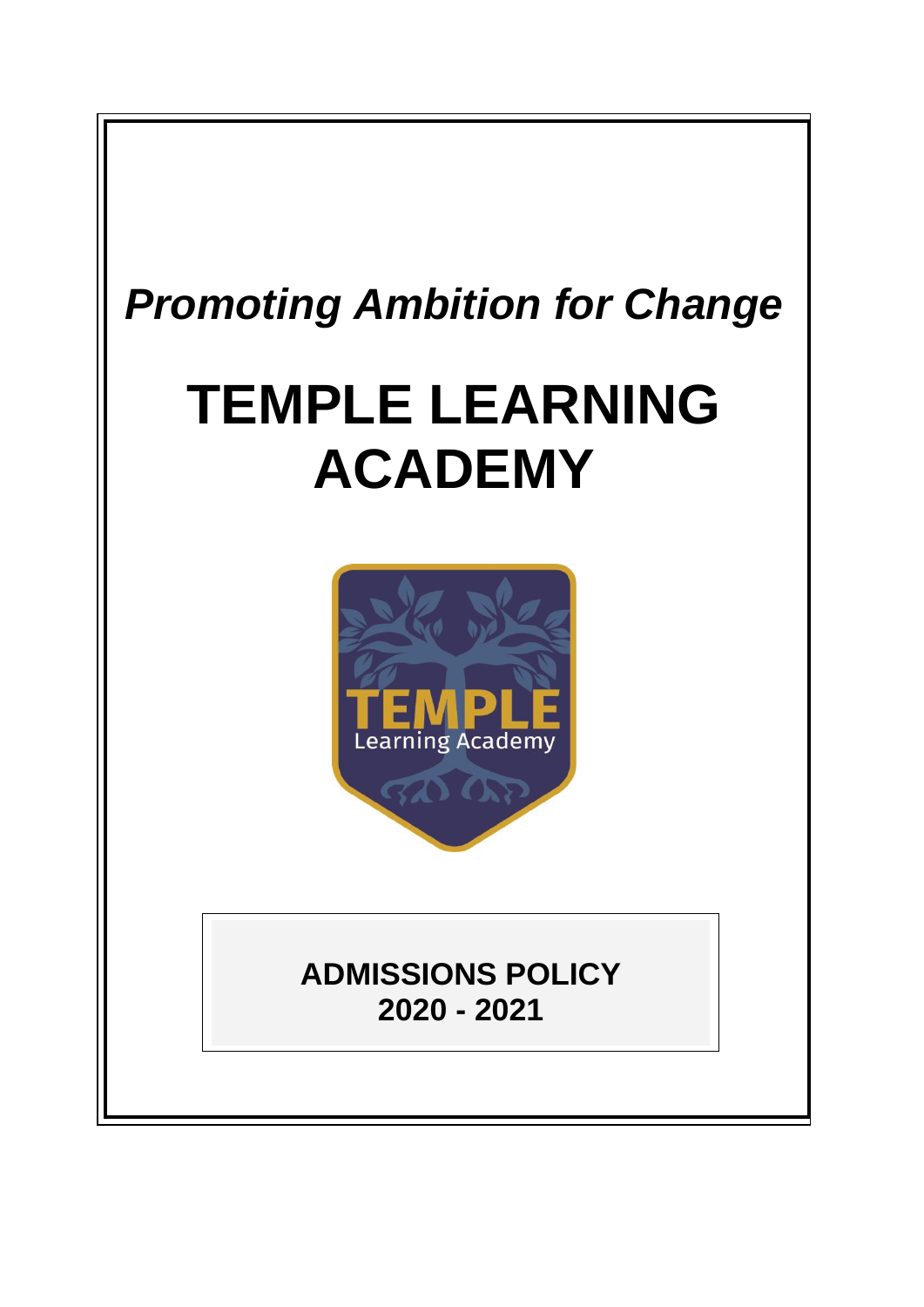# **1. Introduction**

1.1 Temple Learning Academy is a Free School which is part of the Red Kite Learning Trust (MAT) from 1st September 2019. Temple Learning Academy is an all through school that caters for learners from Reception to Year 11. The Academy's values will reflect the core values of the Red Kite Learning Trust.

# 1.3 **Requirement to admit learners**

- 1.3.1 Temple Learning Academy is committed to a straightforward, open and transparent admissions arrangement which reflects the admission arrangement of the Local Authority. The Academy will act fully in accordance with the School Admissions Code, the School Admissions Appeals Code and the admissions law as they apply to academies.
- 1.3.2 It will:
- i) Adopt admission oversubscription criteria that give highest priority to Children who are Looked After, in accordance with the relevant provisions of the School Admissions Code.
- ii) Subject to its right of appeal to the Secretary of State in relation to a named learner, admit all learners with an Education, Health & Care plan naming the Academy;

#### 1.4 **Oversubscription criteria, admission number, consultation, determination and objections**

- 1.4.1 The Academy admission arrangements will include oversubscription criteria and an admission number for each relevant age group. The Academy will consult on its admission arrangements and determine them in line within the School Admissions Code.
- 1.5 The Red Kite Learning Trust will act as the Admissions Authority for the school as part of the co-ordinated scheme with the Local Authority.

## **2. Process**

- 2.1 The Temple Learning Academy will be part of the local authority's co-ordinated arrangements which requires all parents to complete an online Common Preference Form (CPF) provided by the Local Authority.
- 2.2 Copies of the form are available online at [www.leeds.gov.uk.](http://www.leeds.gov.uk/) The online application facility will be available during the application period for pupils entering Reception from **1 November 2019 – 15 January 2020** and for pupils entering Year 7 from **1 August 2019 – 31st October 2019.** Full details of the application process are available at the web address or on request in the local authority brochure Starting Primary School in Leeds or Starting Secondary School in Leeds.
- 2.3 In completing the Common Preference Form, Temple Learning Academy must be listed as one of the preferences on the local authority form. Inaccurate or false information on the form could result in the place being withdrawn.
- 2.4 Temple Learning Academy is committed to operating in a way which reflects the local Fair Access Protocol.
- 2.5 The closing date for applications to Leeds City Council is 31 October 2019 for Year 7 pupils and 15 January 2020 for Reception pupils. Late applications will be administered in accordance with the Leeds City Council coordination scheme.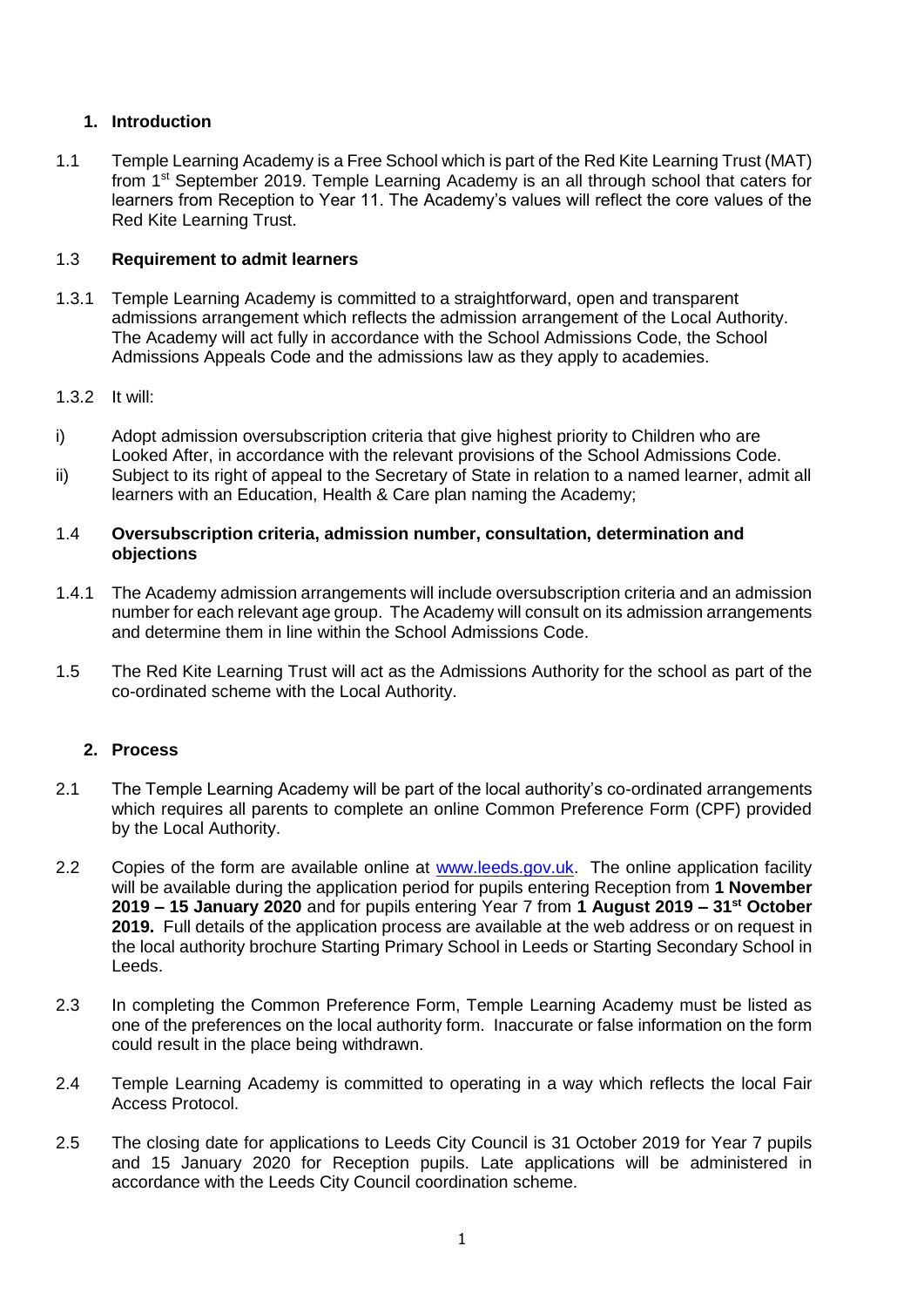#### 2.6 **Published admission number**

- 2.6.1 The Academy has a Reception admission number of 60 for the 2020 2021 school year and a Year 7 admission number of 120 for the 2020 – 2021 school year.
- 2.6.2 All learners already on roll in Year 6 at Temple Learning Academy at the point of transfer will have a protected place and will transfer automatically into Year 7. This means 60 of the 120 year 7 places are protected for the learners who are already on roll in year 6.
- 2.6.3 Where fewer admission applications than the published admission number are received the Academy will offer places to those that have applied.

## 2.7 **Allocation of places**

2.7.1 You can apply for any school but the nearest priority only applies to some Leeds schools. You will receive this nearest priority if our school is your closest school by straight-line distance. We don't include Voluntary Aided / Faith schools when calculating your nearest priority school. The attached map shows the general area covered by the nearest priority. This area is calculated by the Leeds City Council School Admissions computer system which measures straight-line distance between our school and each home address. If an address lies on the dotted border, you can confirm whether the property falls into the nearest priority area by contacting Leeds School Admissions team.



2018: The Temple Learning Academy Free School (4068) Location Map

m Copyright and database right 2018 Ordnance Survey <mark>L</mark>A100019567<br>p is an output from the School Admissions Service Cul-off Mapping To d by LCC Children's Perf gis zono Granance Gancy Britadonada<br>di Admissions Service Cut-off Mapping Tool De<br>hs Service Team on 0113 224 3433 for further in ap is an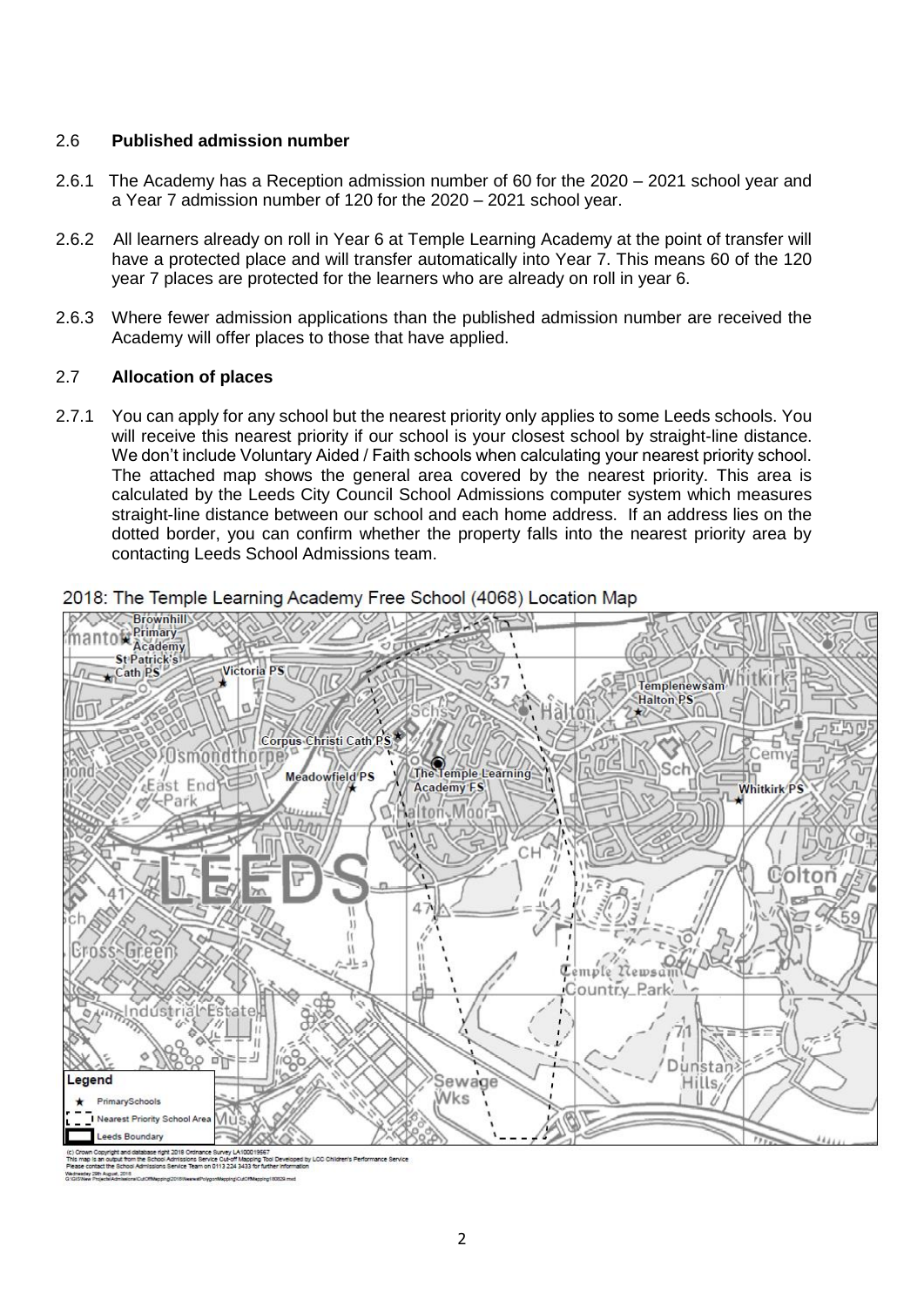When the Academy is oversubscribed, and after the admission of learners with an Education, Health & Care Plan where the school is named, priority for admission will be given to those children who meet the criteria set out below, in the following priority order:

## 2.7.2 **Oversubscription criteria**

#### i) **Criteria 1**

Children in public care or fostered under an arrangement made by the local authority or children previously looked after by a local authority. This includes:

- children currently looked after by a local authority;
- children fostered under an arrangement made by the local authority;
- those who have been adopted from local authority care;
- children who reside with a person named on a Child Arrangements Order immediately following being looked after by the local authority;
- those with a Special Guardianship Order immediately following being looked after by the local authority.

#### ii) **Criteria 2**

Children with exceptional medical or mobility needs which can only be met by the Academy. Applications in this category must be supported by a statement in writing from a doctor or other relevant professional. This is necessary because you will be asking the Authority to assess your child as having a stronger case than other children. Each case will be considered on its merits in consultation with the school concerned. To receive this assistance you must contact the SEN Assessment and Provision Service on 3951035.

#### iii) **Criteria 3**

Children with brothers or sisters (of any age) who will be at Temple Learning Academy at the start of the academic year and are living at the same address. Siblings refers to brother or sister, half brother or sister, adopted brother or sister, step brother or sister, foster brother or sister. The definition does not include cousins or other family members sharing a house.

## iv) **Criteria 4**

Children who do not qualify under criteria 1 and 2 and 3 but for whom Temple Learning Academy is the nearest school by straight line distance (See Notes 1-3 below). In Leeds the local authority use a straight-line distance measure and also use a national computer system to run school-admission process. As part of this system there is a program that measures the 'straight-line' distance from the centre of the main school building to your home address. The point they measure to at your home address is determined by the Local Land and Property Gazzetteer (LLPG). This information provides them with coordinates for every dwelling. If they are not able to match your address with the Local Land and Property Gazzetteer (LLPG)then they will use the centre of your dwelling.

## 2.8 **Tie break**

2.8.1 Within each criterion, if there is oversubscription, remaining places available will be allocated according to straight line distance. Children living closest to the school will, therefore, be allocated a place before those who live further away.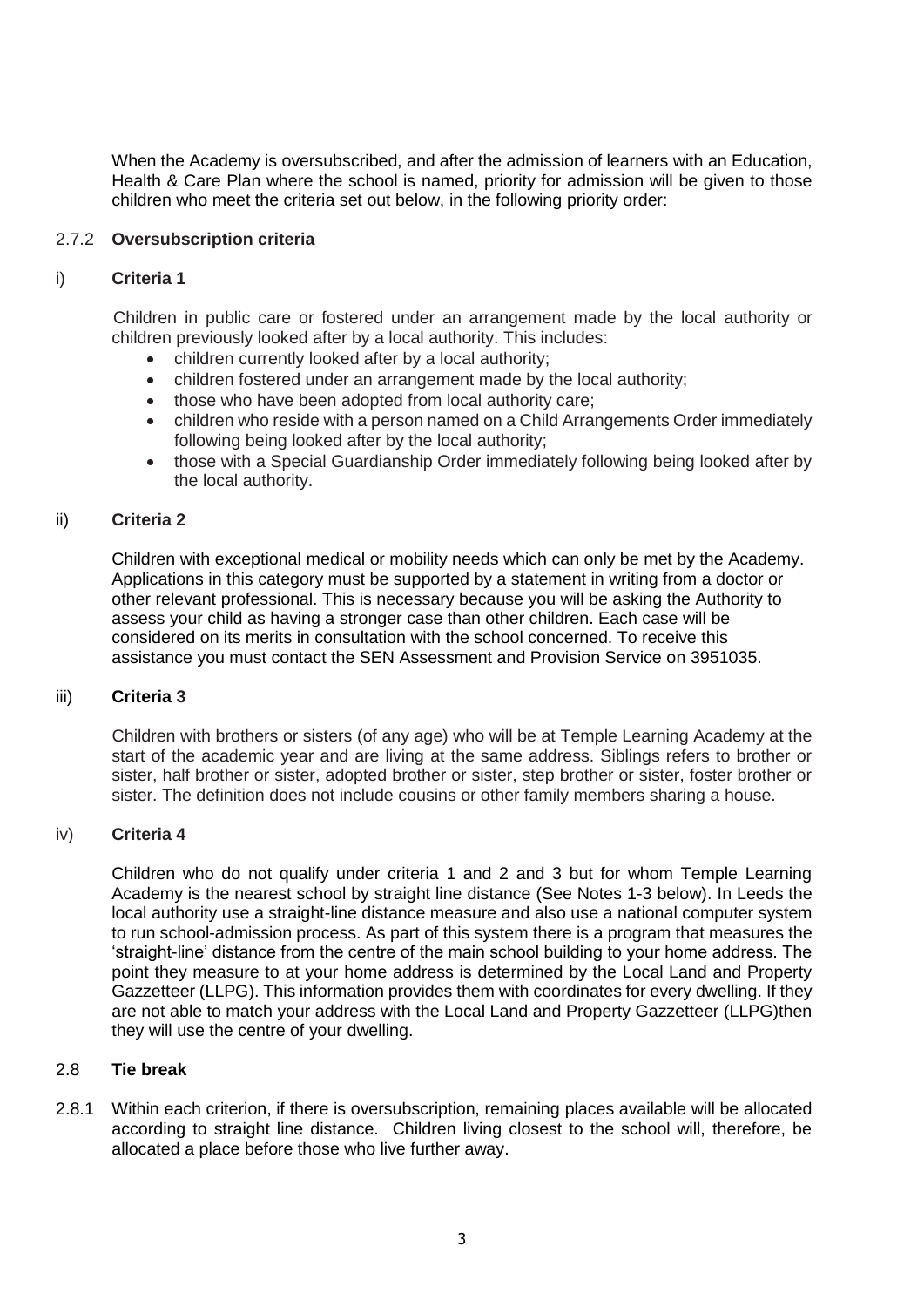2.8.2 Random allocation will be used as a tie-break in criteria 2 to 4 above to decide who has the highest priority for admission if the distance between a child's home and the Academy is equidistant in any two or more cases and this process will be overseen by an independent panel.

# 2.9 **Notification and acceptance of places**

- 2.9.1 In accordance with the co-ordinated admissions policy, on the **2 March 2020 for Year 7** pupils and **16 April 2020 for Reception,** pupils the Local Authority Admissions Team will make the formal offer of a place to parents or carers on behalf of the Governing Body of the Academy. Parents should contact the Academy by telephone or letter within 10 working days of the offer day to either accept or reject the offer of a place. This will in no way affect parents' right to appeal for a place at another school.
- 2.9.2 Parents offered a place can defer entry until the start of the term within the academic year beginning immediately after their child has reached compulsory school age, or can request that their child takes up the place part-time until the start of the term within the academic year beginning immediately after their child has reached compulsory school age.

Places cannot be deferred until the next academic year. Children become of compulsory school age on the first of these prescribed days following their  $5<sup>th</sup>$  birthday: 31 August, 31 December or 31 March, or on that day if any of these dates are the child's birthday.

2.9.3 Children educated outside of their chronological age group A request may be made for a child to be admitted outside of their normal age group, for example if the child is gifted and talented or has experienced problems such as ill health. In addition, the parents of a summer born child (a child born between 1st April and 31st August) may request that the child be admitted out of their normal age group, to reception rather than year 1.

Parents should still apply in the normal admission round for 2020, and indicate their request on the preference form – specifying why admission out of normal year group is being requested and the year group in which they wish their child to be allocated a place. In addition, applications should be made by letter addressed to the Co-Principals and any relevant accompanying evidence should be attached. These applications must be submitted to the Academy by the closing date. These applications will be put before the Governing Body who will consider the applications and notify the parents in writing whether the request is agreed. There is no right of appeal against a decision relating to admission out of chronological age.

# 2.10 **Appeals procedure**

2.10.1 Parents who want to appeal against the Local Authorities or Academy Governors' decision not to offer their child a place at the Academy must appeal directly to the Academy. Appeals should be addressed in writing to the Chair of Governors at the Academy within 20 school days of receiving the decision letter. The envelope should be clearly marked "Admission Appeal". The appeal will be heard within 30 school days of receipt of the application by the Clerk to the Appeals Panel for in-year appeals and within 40 days for normal round appeals. School days are those days when the Academy is in session. They do not include weekends and school holidays for example.

2.10.2 Temple Learning Academy uses the local authority's school appeals service which will make all the arrangements. The appeal will be heard by an independent appeals panel. Parents will receive written notification of the date and time of their appeal hearing, which they can attend to explain their case. This will include a final deadline for submitting any additional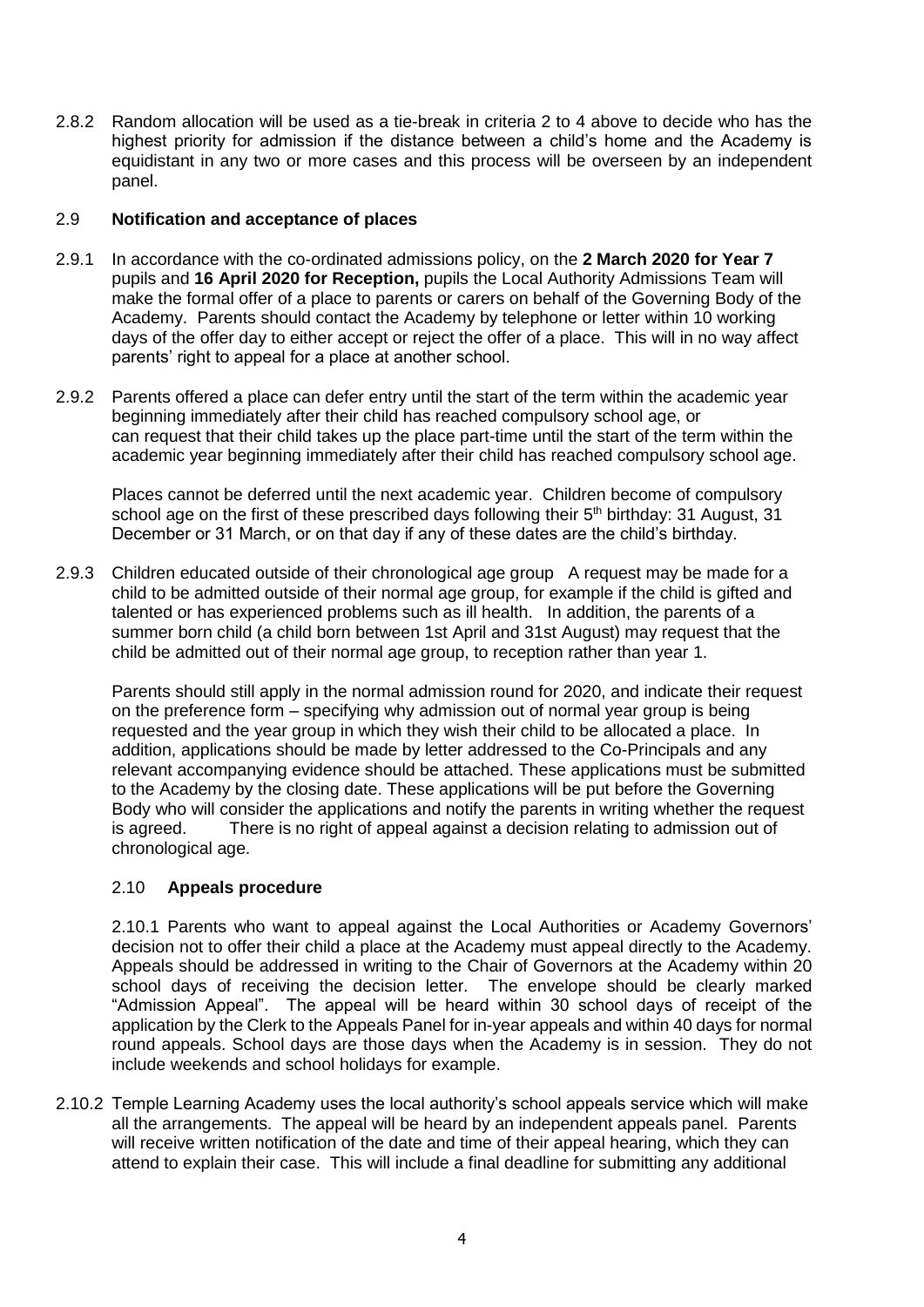information. If they wish, parents may be accompanied by an adviser or friend. Following the appeal, the Clerk to the Appeals Panel will write to parents with the decision.

# **2**.11 **Waiting list**

- 2.11.1 The Academy operates a waiting list. Where in any year the Academy receives more applications for places than there are places available, a waiting list will operate for the length of time a learner would be eligible to attend the Academy. This is maintained by the Academy and is open to any parent to ask the Academy for his or her child's name to be placed on the waiting list, following an unsuccessful application.
- 2.11.2 Children's rank position on the waiting list will be determined solely in accordance with the published oversubscription criteria. As new applicants are added to the list the rank position of existing children on the list may change. Where places become vacant they will be allocated to those children ranked highest according to the oversubscription criteria. Children who are allocated to the school in accordance with the local authority's Fair Access Protocol will take precedence over those on the waiting list.

## **3. DETAILS AND EXPLANATIONS**

#### 3.2 **Note 1**

The distance between home and the Academy is measured as a straight line between the centre of the Academy and home. For this purpose we shall apply the distances provided by a national computer system, which is the method of measurement used by the local authority.

#### 3.3 **Note 2**

If the Academy has to move to a temporary site for any reason, such as the building being damaged by fire, we will base our distance measurements on the Academy's permanent site.

#### 3.4 **Note 3**

For admission purposes, the home address is where the child usually lives with their parent or carer. Where a child lives at more than one address, the address will be where the child lives for the majority of the time. Where the child lives at more than one address and spends equal time at both, the home address will be counted as that at which the child is registered with their GP. Parents or carers must not give the address of a child-minder or relative. When we make an offer, we assume the child's address will be the same in the following September as the one we have on record. If there is a plan to move house, parents must still give the current address. If parents move after the deadline for submission of the preference form in October, they must inform the Academy and the Admissions Team of the new address.

## **4. IN-YEAR APPLICATIONS**

- 4.1 Parents will be able to apply directly to the Academy at any time for an in-year transfer. An application form is available from the Academy or from the Local Authority and you will be notified by the Academy of the outcome of the application.
- 4.2 Where a family has moved into the area from abroad, another part of the country or city, and the child is effectively out of education, the application will be considered for an immediate start in the school, if there is a place available.
- 4.3 Where parents simply wish for their child to change schools, the application may be considered for an admission date that would be at the start of the following term.